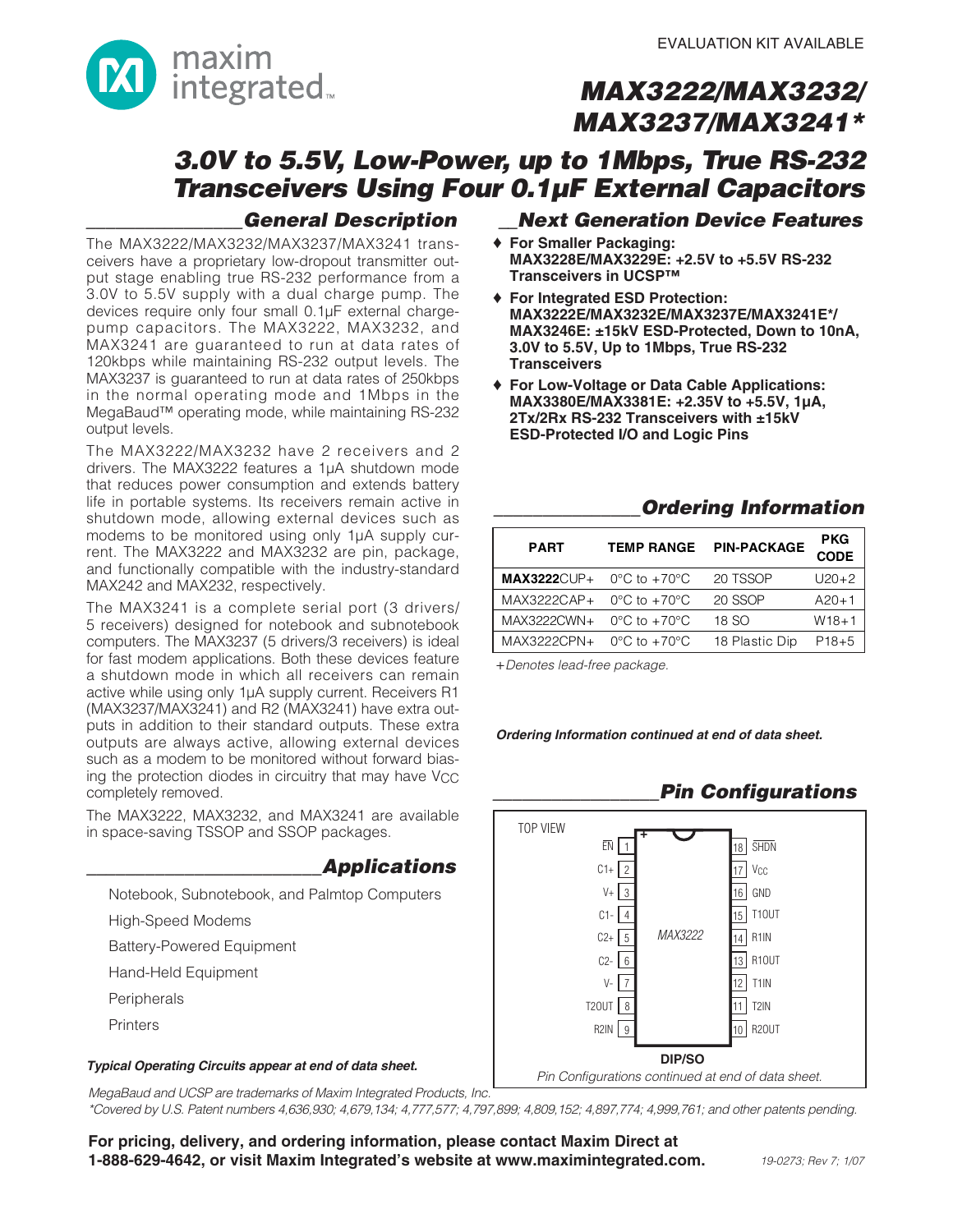## **3.0V to 5.5V, Low-Power, up to 1Mbps, True RS-232 Transceivers Using Four 0.1µF External Capacitors**

### **ABSOLUTE MAXIMUM RATINGS**

| Input Voltages         |  |
|------------------------|--|
|                        |  |
|                        |  |
|                        |  |
| <b>Output Voltages</b> |  |
|                        |  |
|                        |  |
| Short-Circuit Duration |  |
|                        |  |
|                        |  |

**Note 1:** V+ and V- can have a maximum magnitude of 7V, but their absolute difference cannot exceed 13V.

Stresses beyond those listed under "Absolute Maximum Ratings" may cause permanent damage to the device. These are stress ratings only, and functional operation of the device at these or any other conditions beyond those indicated in the operational sections of the specifications is not implied. Exposure to absolute maximum rating conditions for extended periods may affect device reliability.

### **ELECTRICAL CHARACTERISTICS**

(V<sub>CC</sub> = +3.0V to +5.5V, C1–C4 =  $0.1\mu$ F (Note 2), T<sub>A</sub> = T<sub>MIN</sub> to T<sub>MAX</sub>, unless otherwise noted. Typical values are at T<sub>A</sub> = +25°C.)

| <b>PARAMETER</b>                         | <b>CONDITIONS</b>                                                    | <b>MIN</b>                  | <b>TYP</b>     | <b>MAX</b>     | <b>UNITS</b> |        |
|------------------------------------------|----------------------------------------------------------------------|-----------------------------|----------------|----------------|--------------|--------|
| <b>DC CHARACTERISTICS</b>                |                                                                      |                             |                |                |              |        |
| V <sub>CC</sub> Power-Supply Current     | No load, $V_{CC} = 3.3V$ or 5.0V,<br>$T_A = +25$ °C                  | MAX3222/MAX3232/<br>MAX3241 |                | 0.3            | 1.0          | mA     |
|                                          |                                                                      | MAX3237                     |                | 0.5            | 2.0          |        |
| Shutdown Supply Current                  | $\overline{\text{SHDN}} = \text{GND}$ , $T_A = +25^{\circ} \text{C}$ |                             |                | 1.0            | 10           | μA     |
| <b>LOGIC INPUTS AND RECEIVER OUTPUTS</b> |                                                                      |                             |                |                |              |        |
| Input Logic Threshold Low<br>(Note 3)    | T_IN, EN, SHDN, MBAUD                                                |                             |                |                | 0.8          | $\vee$ |
| Input Logic Threshold High               | $V_{CC} = 3.3V$                                                      | 2.0                         |                |                | $\vee$       |        |
| (Note 3)                                 | $V_{\rm CC} = 5.0V$                                                  | 2.4                         |                |                |              |        |
| Input Leakage Current                    | T_IN, EN, SHDN, MBAUD                                                |                             |                | ±0.01          | ±1.0         | μA     |
| Output Leakage Current                   | Receivers disabled                                                   |                             |                | $\pm 0.05$     | ±10          | μA     |
| Output Voltage Low                       | $IOUT = 1.6mA$                                                       |                             |                |                | 0.4          | $\vee$ |
| Output Voltage High                      | $IOUT = -1.0mA$                                                      |                             | $V_{CC}$ - 0.6 | $V_{CC}$ - 0.1 |              | $\vee$ |
| <b>RECEIVER INPUTS</b>                   |                                                                      |                             |                |                |              |        |
| Input Voltage Range                      |                                                                      |                             | $-25$          |                | 25           | $\vee$ |
| Input Threshold Low                      | $TA = +25^{\circ}C$                                                  | $V_{\rm CC} = 3.3V$         | 0.6            | 1.2            |              | $\vee$ |
|                                          |                                                                      | $V_{CC} = 5.0V$             | 0.8            | 1.5            |              |        |
|                                          | $T_A = +25$ °C                                                       | $V_{\rm CC} = 3.3V$         |                | 1.5            | 2.4          | $\vee$ |
| Input Threshold High                     |                                                                      | $V_{CC} = 5.0V$             |                | 1.8            | 2.4          |        |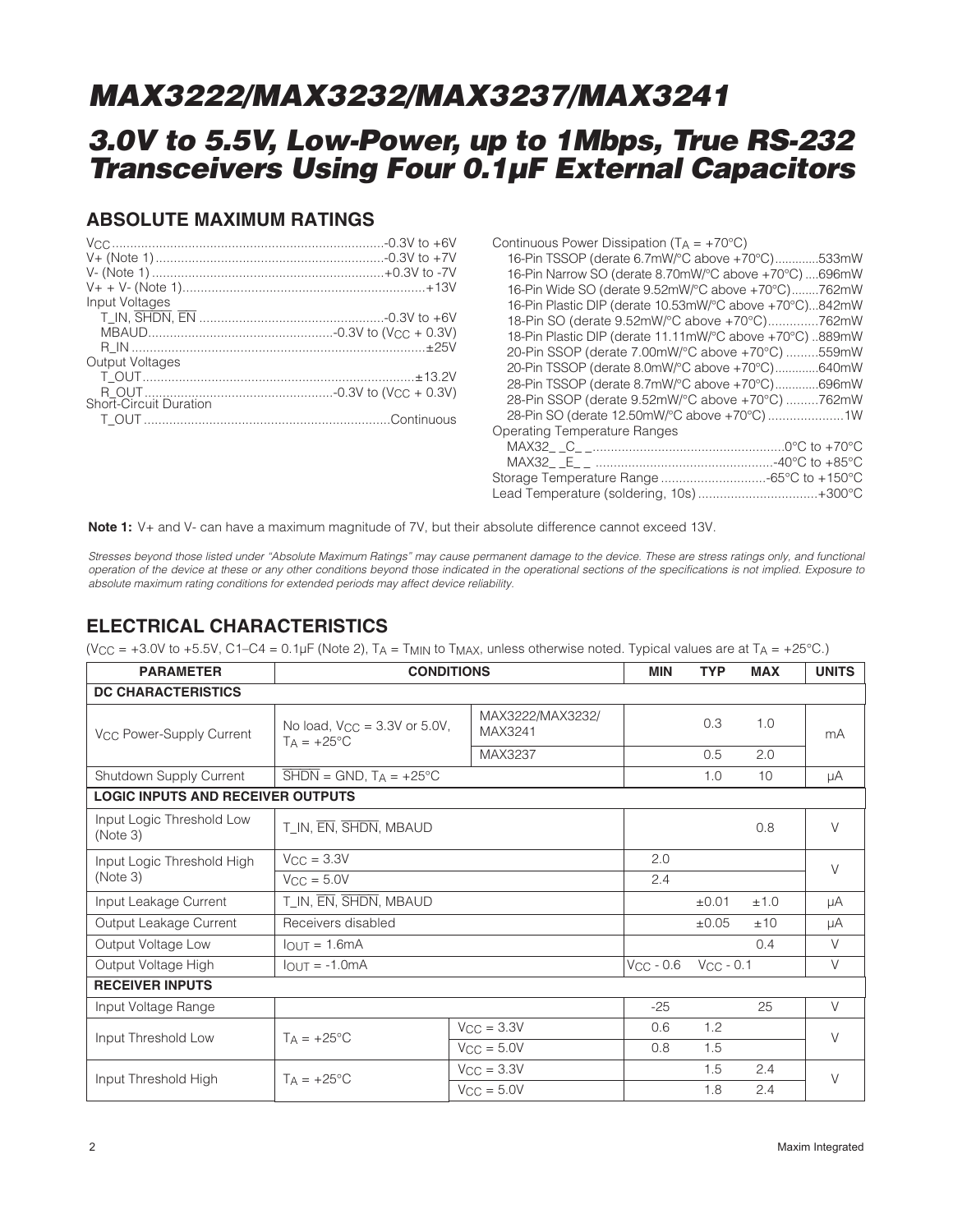## **3.0V to 5.5V, Low-Power, up to 1Mbps, True RS-232 Transceivers Using Four 0.1µF External Capacitors**

### **ELECTRICAL CHARACTERISTICS (continued)**

(V<sub>CC</sub> = +3.0V to +5.5V, C1–C4 =  $0.1\,\mu$ F (Note 2), T<sub>A</sub> = T<sub>MIN</sub> to T<sub>MAX</sub>, unless otherwise noted. Typical values are at T<sub>A</sub> = +25°C.)

| <b>PARAMETER</b>                    | <b>CONDITIONS</b>                                                                                                      | <b>MIN</b> | <b>TYP</b> | <b>MAX</b> | <b>UNITS</b> |
|-------------------------------------|------------------------------------------------------------------------------------------------------------------------|------------|------------|------------|--------------|
| Input Hysteresis                    |                                                                                                                        |            | 0.3        |            | $\vee$       |
| Input Resistance                    | $Ta = +25^{\circ}C$                                                                                                    | 3          | 5          | 7          | $k\Omega$    |
| <b>TRANSMITTER OUTPUTS</b>          |                                                                                                                        |            |            |            |              |
| Output Voltage Swing                | All transmitter outputs loaded with $3k\Omega$ to ground                                                               | ±5.0       | ±5.4       |            | $\vee$       |
| Output Resistance                   | $V_{CC} = V_{+} = V_{-} = 0V$ , $V_{OUT} = \pm 2V$                                                                     | 300        | 10M        |            | Ω            |
| <b>Output Short-Circuit Current</b> |                                                                                                                        |            | ±35        | ±60        | mA           |
| Output Leakage Current              | $V_{\text{OUT}} = \pm 12V$ , $V_{\text{CC}} = 0V$ or 3V to 5.5V, transmitters<br>disabled                              |            |            | ±25        | μA           |
| <b>MOUSE DRIVEABILITY (MAX3241)</b> |                                                                                                                        |            |            |            |              |
| Transmitter Output Voltage          | T1IN = T2IN = GND, T3IN = $V_{CC}$ ,<br>T3OUT loaded with $3k\Omega$ to GND,<br>T1OUT and T2OUT loaded with 2.5mA each | ±5.0       |            |            |              |

### **TIMING CHARACTERISTICS—MAX3222/MAX3232/MAX3241**

(V<sub>CC</sub> = +3.0V to +5.5V, C1–C4 =  $0.1\mu$ F (Note 2), T<sub>A</sub> = T<sub>MIN</sub> to T<sub>MAX</sub>, unless otherwise noted. Typical values are at T<sub>A</sub> = +25°C.)

| <b>PARAMETER</b>                   | <b>CONDITIONS</b>                                                                                    |                              | <b>MIN</b> | <b>TYP</b> | <b>MAX</b> | <b>UNITS</b> |  |
|------------------------------------|------------------------------------------------------------------------------------------------------|------------------------------|------------|------------|------------|--------------|--|
| Maximum Data Rate                  | $R_L = 3k\Omega$ , $C_L = 1000pF$ , one transmitter switching                                        |                              | 120        | 235        |            | kbps         |  |
| Receiver Propagation Delay         | $R$ <sub>I</sub> N to R <sub>I</sub> OUT, $C_L$ = 150pF                                              | t <sub>PHL</sub>             |            | 0.3        |            |              |  |
|                                    |                                                                                                      | <b>t</b> PLH                 |            | 0.3        |            | μs           |  |
| Receiver Output Enable Time        | Normal operation                                                                                     |                              | 200        |            | ns         |              |  |
| Receiver Output Disable Time       | Normal operation                                                                                     |                              | 200        |            | ns         |              |  |
| <b>Transmitter Skew</b>            | $tpHL - tpLH$                                                                                        |                              | 300        |            | ns         |              |  |
| Receiver Skew                      | $tpHL - tpLH$                                                                                        |                              |            | 300        |            | ns           |  |
| <b>Transition-Region Slew Rate</b> | $V_{\rm CC}$ = 3.3V, R <sub>L</sub> = 3k $\Omega$ to 7k $\Omega$ ,<br>$+3V$ to -3V or -3V to $+3V$ . | $C_L = 150pF$ to<br>1000pF   | 6          |            | 30         | $V/\mu s$    |  |
|                                    | $T_A$ = +25°C, one transmitter<br>switching                                                          | $C_{L}$ = 150pF to<br>2500pF | 4          |            | 30         |              |  |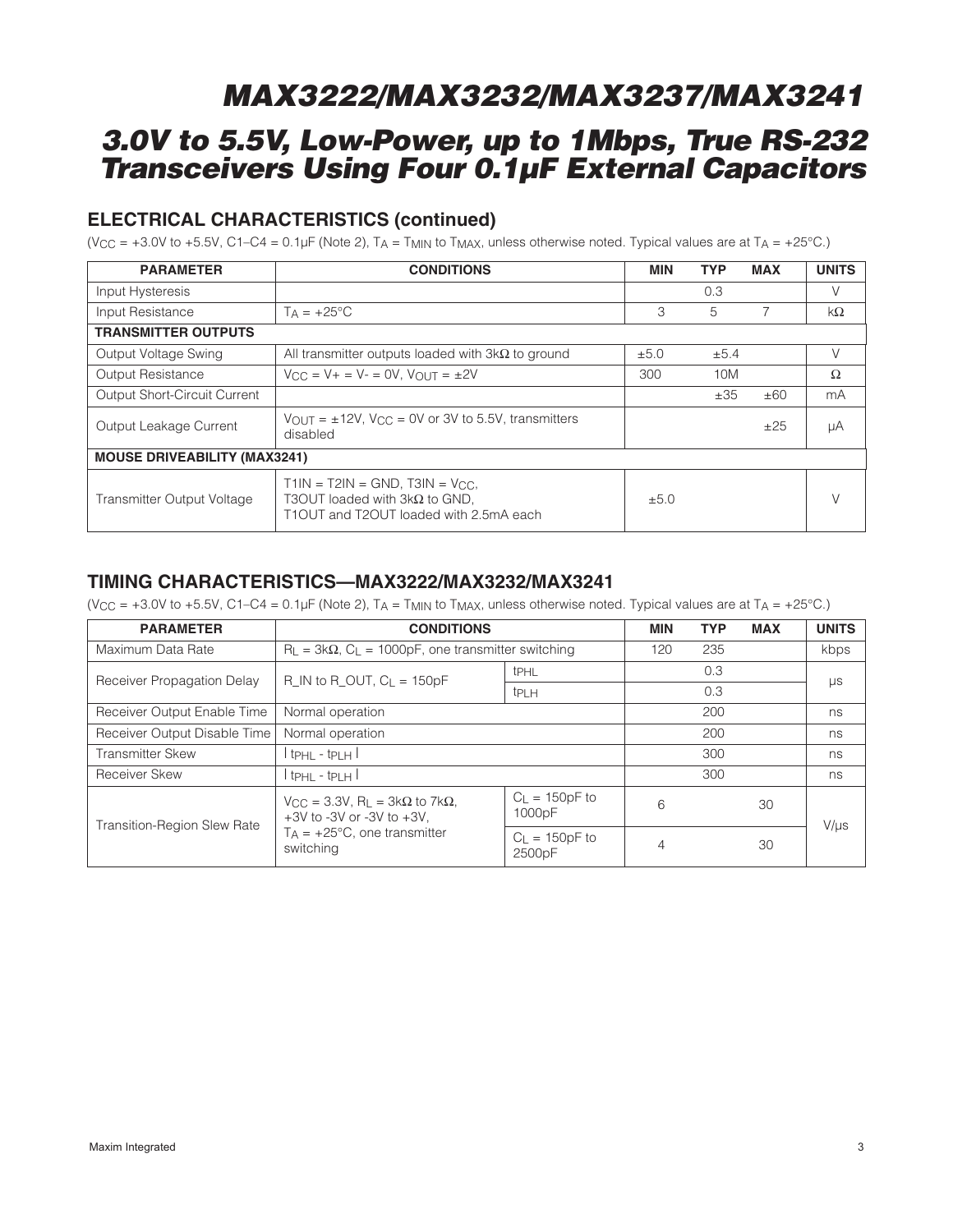## **3.0V to 5.5V, Low-Power, up to 1Mbps, True RS-232 Transceivers Using Four 0.1µF External Capacitors**

### **TIMING CHARACTERISTICS—MAX3237**

(V<sub>CC</sub> = +3.0V to +5.5V, C1–C4 =  $0.1\mu$ F (Note 2), T<sub>A</sub> = T<sub>MIN</sub> to T<sub>MAX</sub>, unless otherwise noted. Typical values are at T<sub>A</sub> = +25°C.)

| <b>PARAMETER</b>                   | <b>CONDITIONS</b>                                                                                                                     |               |                  |                                    | <b>MIN</b>     | <b>TYP</b> | <b>MAX</b> | <b>UNITS</b> |
|------------------------------------|---------------------------------------------------------------------------------------------------------------------------------------|---------------|------------------|------------------------------------|----------------|------------|------------|--------------|
|                                    | $R_{\text{L}}$ = 3k $\Omega$ , $C_{\text{L}}$ = 1000pF, one transmitter switching,<br>$MBAUD = GND$                                   |               |                  |                                    | 250            |            |            |              |
| Maximum Data Rate                  | $V_{\text{CC}} = 3.0V$ to 4.5V, R <sub>L</sub> = 3k $\Omega$ , C <sub>L</sub> = 250pF,<br>one transmitter switching, MBAUD = $V_{CC}$ |               |                  | 1000                               |                |            | kbps       |              |
|                                    | $V_{\rm CC} = 4.5V$ to 5.5V, R <sub>L</sub> = 3k $\Omega$ , C <sub>L</sub> = 1000pF,<br>one transmitter switching, MBAUD = Vcc        |               |                  |                                    | 1000           |            |            |              |
| Receiver Propagation Delay         | R IN to R OUT, $C_L = 150pF$                                                                                                          |               | t <sub>PHL</sub> |                                    |                | 0.15       |            |              |
|                                    |                                                                                                                                       |               | t <sub>PLH</sub> |                                    |                | 0.15       |            | $\mu s$      |
| Receiver Output Enable Time        | Normal operation                                                                                                                      |               |                  |                                    | 200            |            | ns         |              |
| Receiver Output Disable Time       | Normal operation                                                                                                                      |               |                  |                                    | 200            |            | ns         |              |
| <b>Transmitter Skew</b>            | $tpHL - tpLH$ , MBAUD = GND                                                                                                           |               |                  |                                    |                | 100        |            | ns           |
|                                    | $tpHL - tpLH$ , MBAUD = V <sub>CC</sub>                                                                                               |               |                  |                                    |                | 25         |            | ns           |
| Receiver Skew                      | l tphl - tplh l                                                                                                                       |               |                  |                                    |                | 50         |            | ns           |
| <b>Transition-Region Slew Rate</b> | $V_{\rm CC}$ = 3.3V, R <sub>L</sub> = 3 $\Omega$ to 7k $\Omega$ ,<br>$+3V$ to -3V or -3V to $+3V$ .<br>$T_A = +25$ °C                 | $C_L = 150pF$ |                  | $MBAUD =$<br><b>GND</b>            | 6              |            | 30         |              |
|                                    |                                                                                                                                       | to 1000pF     |                  | $MBAUD =$<br><b>V<sub>CC</sub></b> | 24             |            | 150        | $V/\mu s$    |
|                                    |                                                                                                                                       | $MBAUD = GND$ |                  | $C_L = 150pF$ to 2500pF,           | $\overline{4}$ |            | 30         |              |

**Note 2:** MAX3222/MAX3232/MAX3241: C1–C4 = 0.1µF tested at 3.3V ±10%; C1 = 0.047µF, C2–C4 = 0.33µF tested at 5.0V ±10%. MAX3237: C1–C4 = 0.1µF tested at 3.3V ±5%; C1–C4 = 0.22µF tested at 3.3V ±10%; C1 = 0.047µF, C2–C4 = 0.33µF tested at  $5.0V \pm 10\%$ .

**Note 3:** Transmitter input hysteresis is typically 250mV.

### **\_\_\_\_\_\_\_\_\_\_\_\_\_\_\_\_\_\_\_\_\_\_\_\_\_\_\_\_\_\_\_\_\_\_\_\_\_\_\_\_\_\_Typical Operating Characteristics**

(V<sub>CC</sub> = +3.3V, 235kbps data rate, 0.1µF capacitors, all transmitters loaded with  $3k\Omega$ , T<sub>A</sub> = +25°C, unless otherwise noted.)

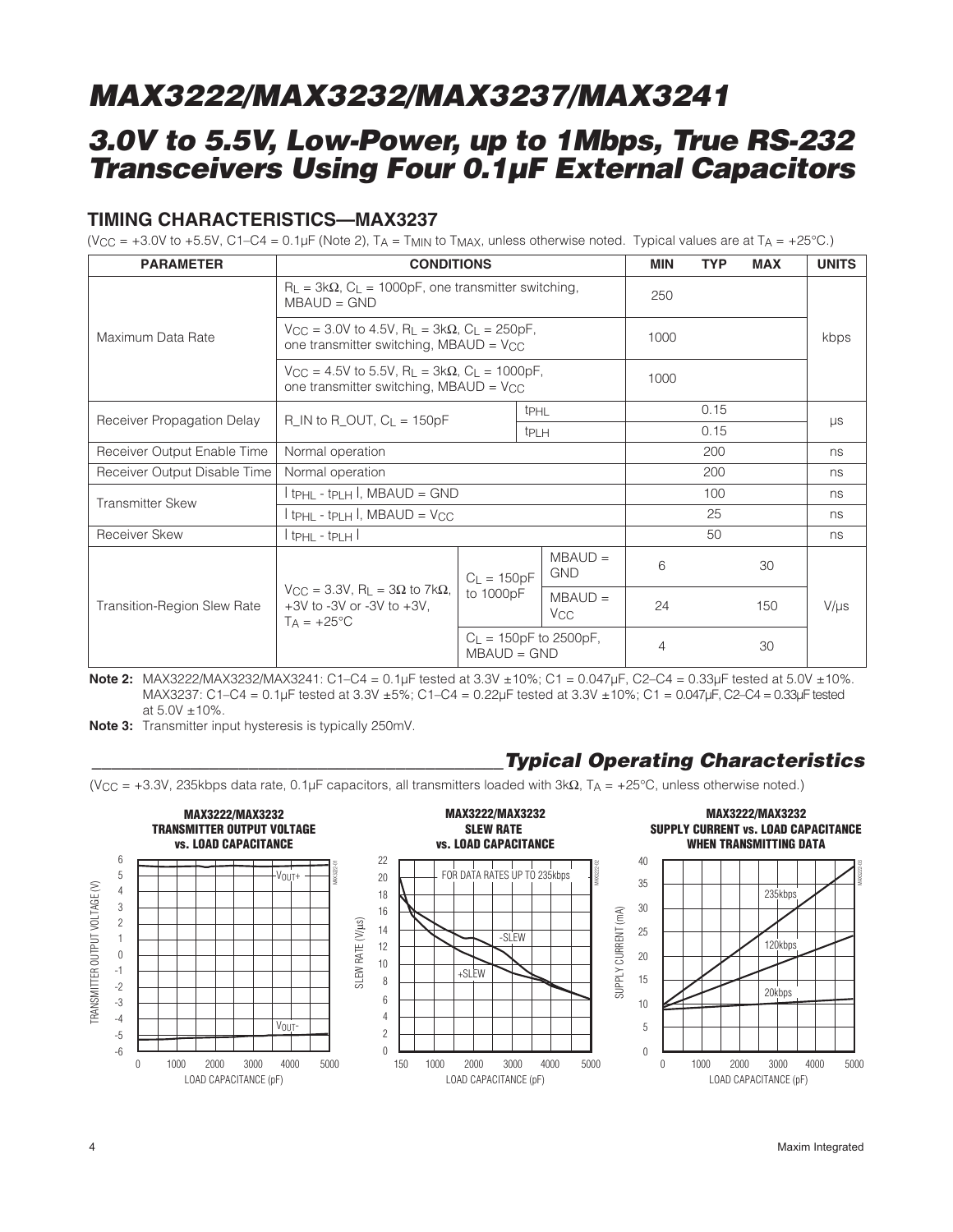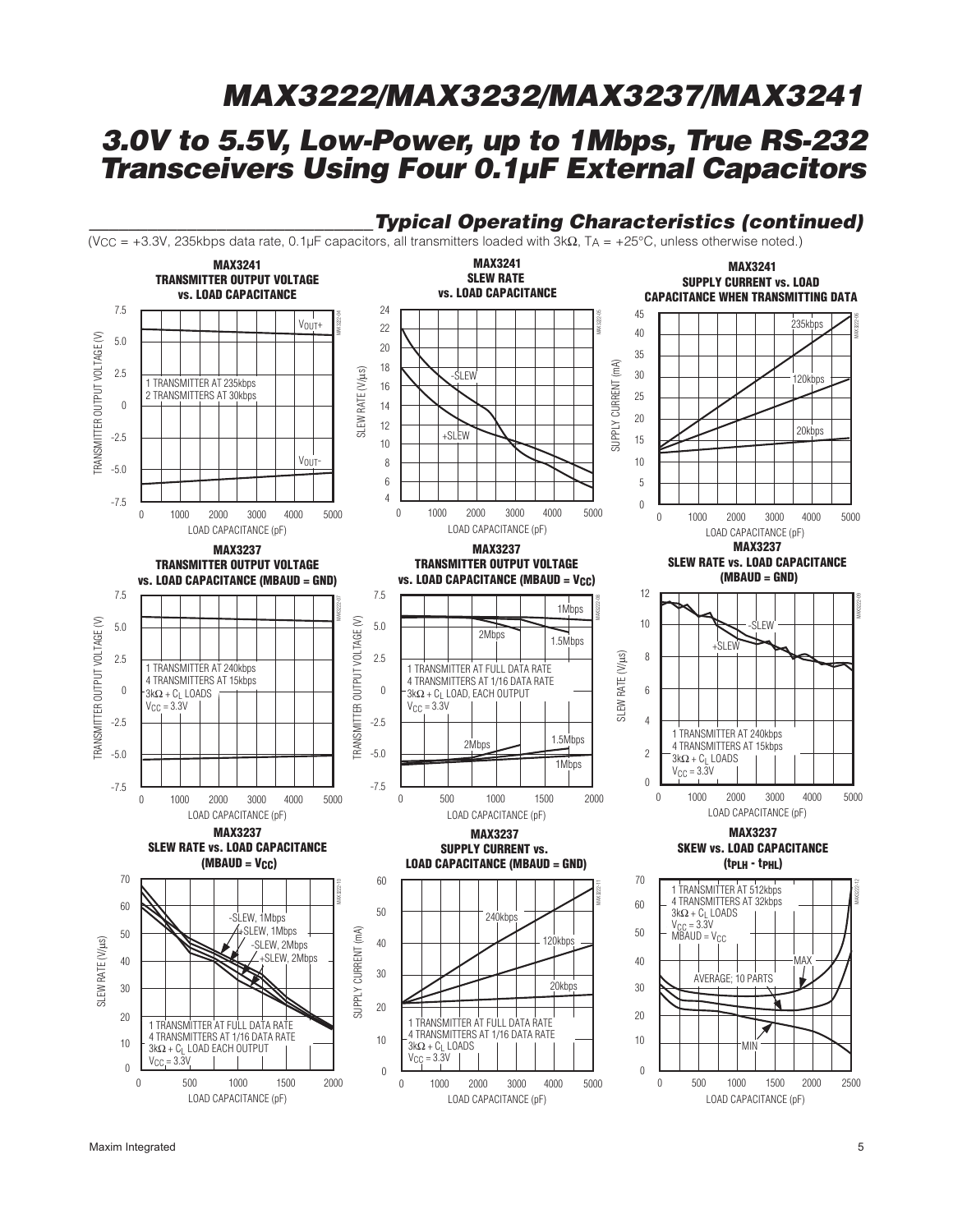## **3.0V to 5.5V, Low-Power, up to 1Mbps, True RS-232 Transceivers Using Four 0.1µF External Capacitors**

### **\_\_\_\_\_\_\_\_\_\_\_\_\_\_\_\_\_\_\_\_\_\_\_\_\_\_\_\_\_\_\_\_\_\_\_\_\_\_\_\_\_\_\_\_\_\_\_\_\_\_\_\_\_\_\_\_\_\_\_\_\_\_Pin Description**

|                | PIN            |                          |                       |                          |                       |                                                                                                                          |
|----------------|----------------|--------------------------|-----------------------|--------------------------|-----------------------|--------------------------------------------------------------------------------------------------------------------------|
|                | <b>MAX3222</b> | <b>MAX3232</b>           | <b>MAX3237</b>        | <b>MAX3241</b>           | <b>NAME</b>           | <b>FUNCTION</b>                                                                                                          |
| <b>DIP/SO</b>  | <b>SSOP</b>    |                          |                       |                          |                       |                                                                                                                          |
| $\mathbf{1}$   | $\mathbf{1}$   | $\overline{\phantom{0}}$ | 13                    | 23                       | EN                    | Receiver Enable, Active low.                                                                                             |
| $\overline{2}$ | 2              | $\mathbf{1}$             | 28                    | 28                       | $C1+$                 | Positive Terminal of Voltage-Doubler Charge-Pump<br>Capacitor                                                            |
| 3              | 3              | $\overline{c}$           | 27                    | 27                       | $V +$                 | +5.5V Generated by the Charge Pump                                                                                       |
| $\overline{4}$ | $\overline{4}$ | 3                        | 25                    | 24                       | $C1-$                 | Negative Terminal of Voltage-Doubler Charge-Pump<br>Capacitor                                                            |
| 5              | 5              | $\overline{4}$           | $\mathbf{1}$          | $\mathbf{1}$             | $C2+$                 | Positive Terminal of Inverting Charge-Pump<br>Capacitor                                                                  |
| 6              | 6              | 5                        | 3                     | 2                        | $C2-$                 | Negative Terminal of Inverting Charge-Pump<br>Capacitor                                                                  |
| $\overline{7}$ | $\overline{7}$ | 6                        | $\overline{4}$        | 3                        | $V -$                 | -5.5V Generated by the Charge Pump                                                                                       |
| 8, 15          | 8, 17          | 7, 14                    | 5, 6, 7,<br>10, 12    | 9, 10, 11                | T_OUT                 | RS-232 Transmitter Outputs                                                                                               |
| 9, 14          | 9, 16          | 8, 13                    | 8, 9, 11              | $4 - 8$                  | $R$ <sub>-IN</sub>    | RS-232 Receiver Inputs                                                                                                   |
| 10, 13         | 10, 15         | 9, 12                    | 18, 20, 21            | $15 - 19$                | R_OUT                 | <b>TTL/CMOS Receiver Outputs</b>                                                                                         |
| 11, 12         | 12, 13         | 10, 11                   | 17, 19, 22,<br>23, 24 | 12, 13, 14               | $T$ <sub>-IN</sub>    | TTL/CMOS Transmitter Inputs                                                                                              |
| 16             | 18             | 15                       | $\overline{c}$        | 25                       | <b>GND</b>            | Ground                                                                                                                   |
| 17             | 19             | 16                       | 26                    | 26                       | <b>V<sub>CC</sub></b> | +3.0V to +5.5V Supply Voltage                                                                                            |
| 18             | 20             | $\overline{\phantom{0}}$ | 14                    | 22                       | <b>SHDN</b>           | Shutdown Control. Active low.                                                                                            |
|                | 11, 14         | $\qquad \qquad$          | $\qquad \qquad$       | $\overline{\phantom{0}}$ | N.C.                  | No Connection                                                                                                            |
|                |                |                          | 15                    |                          | <b>MBAUD</b>          | MegaBaud Control Input. Connect to GND for normal<br>operation; connect to V <sub>CC</sub> for 1Mbps transmission rates. |
|                |                |                          | 16                    | 20, 21                   | R_OUTB                | Noninverting Complementary Receiver Outputs.<br>Always active.                                                           |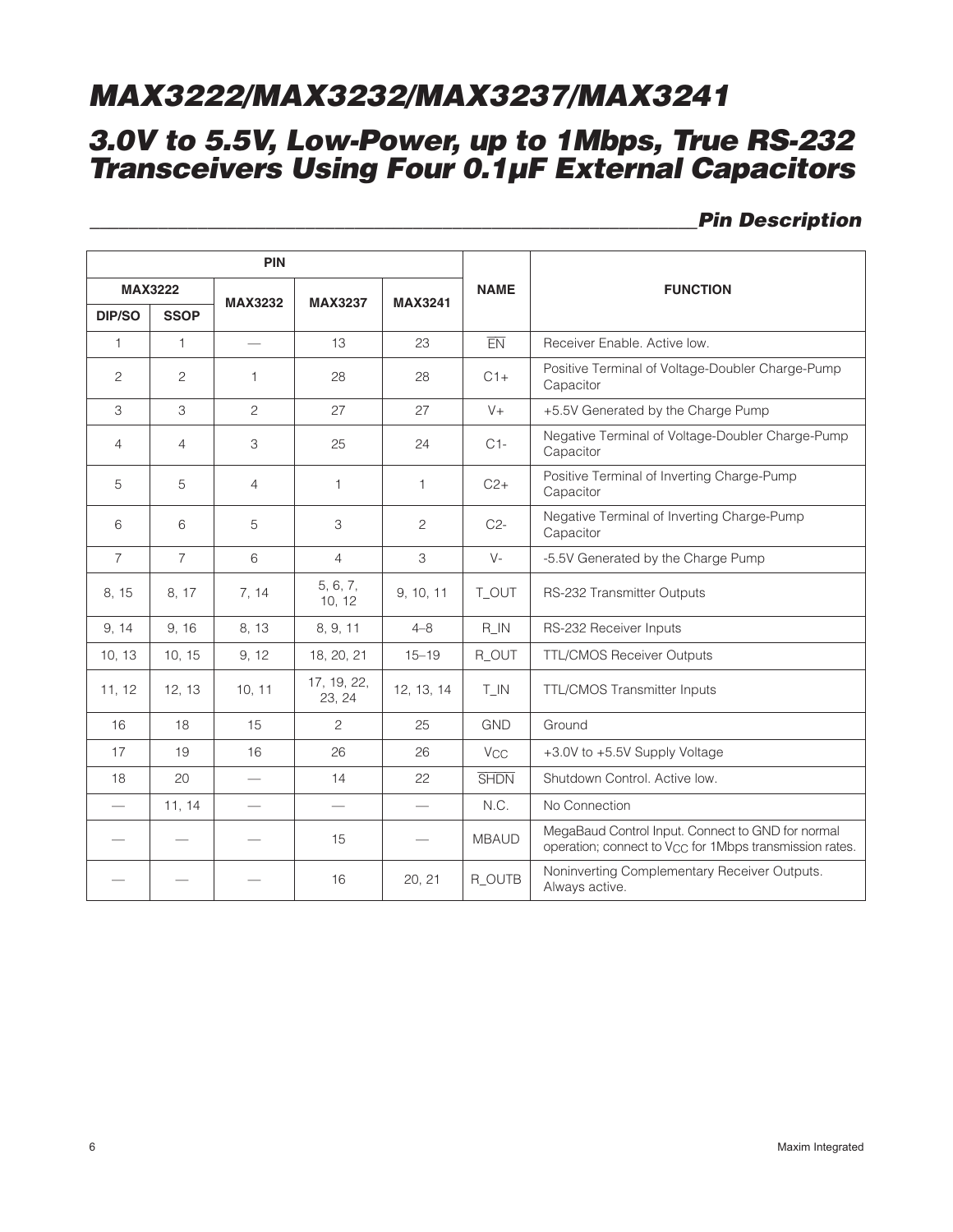### **\_\_\_\_\_\_\_\_\_\_\_\_\_\_\_Detailed Description**

#### **Dual Charge-Pump Voltage Converter**

The MAX3222/MAX3232/MAX3237/MAX3241's internal power supply consists of a regulated dual charge pump that provides output voltages of +5.5V (doubling charge pump) and -5.5V (inverting charge pump), regardless of the input voltage (V<sub>CC</sub>) over the  $3.0V$  to  $5.5V$  range. The charge pumps operate in a discontinuous mode; if the output voltages are less than 5.5V, the charge pumps are enabled, and if the output voltages exceed 5.5V, the charge pumps are disabled. Each charge pump requires a flying capacitor (C1, C2) and a reservoir capacitor (C3, C4) to generate the V+ and V- supplies.

#### **RS-232 Transmitters**

The transmitters are inverting level translators that convert CMOS-logic levels to 5.0V EIA/TIA-232 levels.

The MAX3222/MAX3232/MAX3241 transmitters guarantee a 120kbps data rate with worst-case loads of 3kΩ in parallel with 1000pF, providing compatibility with PC-to-PC communication software (such as LapLink™). Typically, these three devices can operate at data rates of 235kbps. Transmitters can be paralleled to drive multiple receivers or mice.

LapLink is a trademark of Traveling Software, Inc.

The MAX3222/MAX3237/MAX3241's output stage is turned off (high impedance) when the device is in shutdown mode. When the power is off, the MAX3222/ MAX3232/MAX3237/MAX3241 permit the outputs to be driven up to  $\pm$ 12V.

The transmitter inputs do not have pullup resistors. Connect unused inputs to GND or V<sub>CC</sub>.

#### **MAX3237 MegaBaud Operation**

In normal operating mode (MBAUD  $=$  GND), the MAX3237 transmitters guarantee a 250kbps data rate with worst-case loads of 3kΩ in parallel with 1000pF. This provides compatibility with PC-to-PC communication software, such as LapLink.

For higher speed serial communications, the MAX3237 features MegaBaud operation. In MegaBaud operating mode (MBAUD =  $V_{CC}$ ), the MAX3237 transmitters guarantee a 1Mbps data rate with worst-case loads of 3kΩ in parallel with 250pF for  $3.0V < V_{CC} < 4.5V$ . For  $5V \pm 10\%$ operation, the MAX3237 transmitters guarantee a 1Mbps data rate into worst-case loads of  $3kΩ$  in parallel with 1000pF.



Figure 1. Slew-Rate Test Circuits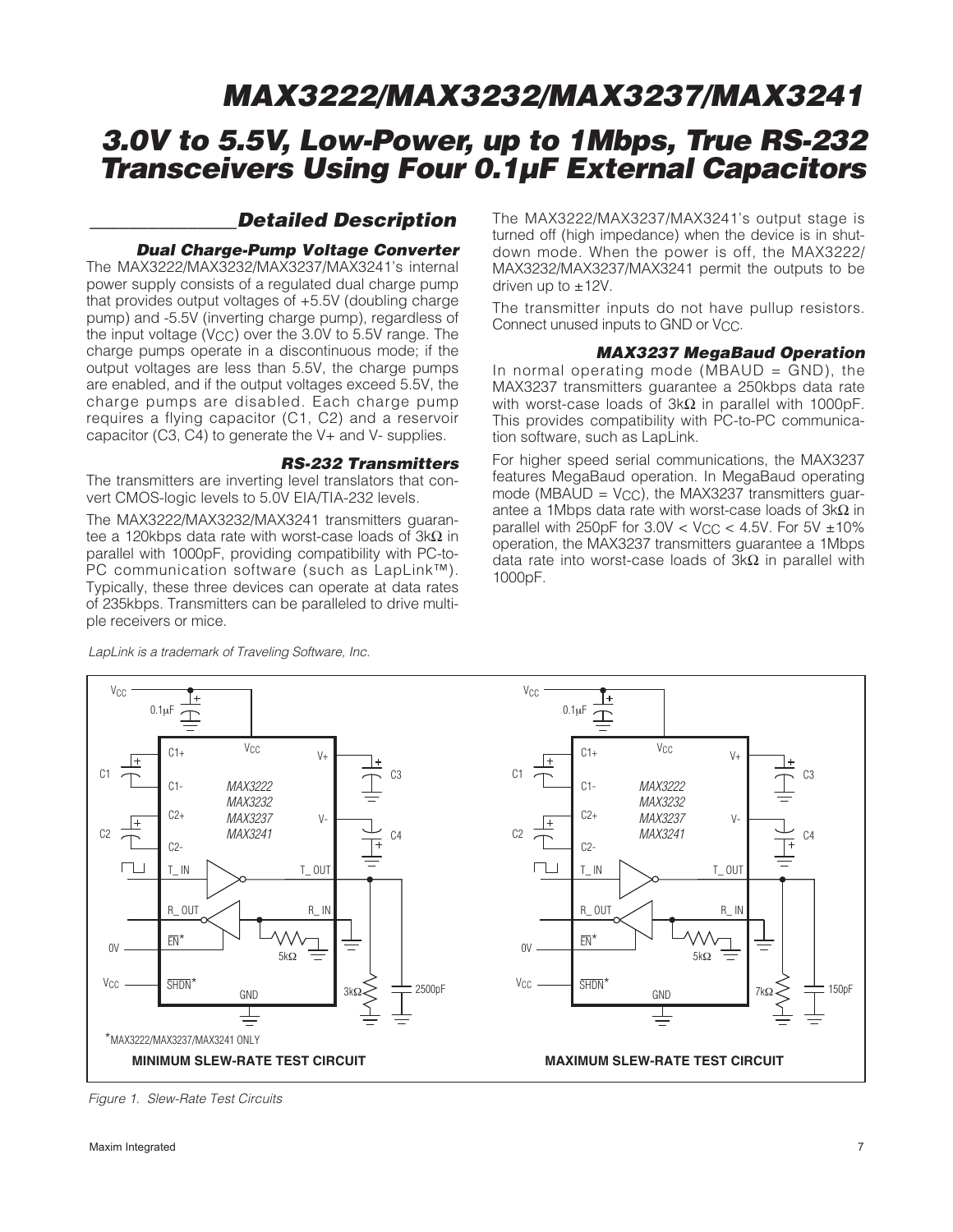## **3.0V to 5.5V, Low-Power, up to 1Mbps, True RS-232 Transceivers Using Four 0.1µF External Capacitors**



Figure 2. Detection of RS-232 Activity when the UART and Interface are Shut Down; Comparison of MAX3237/MAX3241 (b) with Previous Transceivers (a).

#### **RS-232 Receivers**

The receivers convert RS-232 signals to CMOS-logic output levels. The MAX3222/MAX3237/MAX3241 receivers have inverting three-state outputs. In shutdown, the receivers can be active or inactive (Table 1).

The complementary outputs on the MAX3237 (R1OUTB) and the MAX3241 (R1OUTB, R2OUTB) are always active, regardless of the state of EN or SHDN. This allows for Ring Indicator applications without forward biasing other devices connected to the receiver outputs. This is ideal for systems where  $V_{CC}$  is set to OV in shutdown to accommodate peripherals, such as UARTs (Figure 2).

#### **MAX3222/MAX3237/MAX3241 Shutdown Mode**

Supply current falls to less than 1µA in shutdown mode  $(\overline{\text{SHDN}})$  = low). When shut down, the device's charge pumps are turned off,  $V+$  is pulled down to  $V<sub>CC</sub>$ ,  $V-$  is pulled to ground, and the transmitter outputs are disabled (high impedance). The time required to exit shutdown is typically 100µs, as shown in Figure 3. Connect SHDN to V<sub>CC</sub> if the shutdown mode is not used. SHDN has no effect on R\_OUT or R\_OUTB.

#### **MAX3222/MAX3237/MAX3241 Enable Control**

The inverting receiver outputs (R\_OUT) are put into a high-impedance state when  $\overline{EN}$  is high. The complementary outputs R1OUTB and R2OUTB are always active, regardless of the state of  $\overline{EN}$  and  $\overline{SHDN}$  (Table 1).  $\overline{EN}$ has no effect on T\_OUT.

### **\_\_\_\_\_\_\_\_\_\_Applications Information**

#### **Capacitor Selection**

The capacitor type used for C1–C4 is not critical for proper operation; polarized or nonpolarized capacitors can be used. The charge pump requires 0.1µF capacitors for 3.3V operation. For other supply voltages, refer to Table 2 for required capacitor values. Do not use values lower than those listed in Table 2. Increasing the capacitor values (e.g., by a factor of 2) reduces ripple on the transmitter outputs and slightly reduces power consumption. C2, C3, and C4 can be increased without changing C1's value. However, do not increase C1 without also increasing the values of C2, C3, and C4, to maintain the proper ratios (C1 to the other capacitors).

When using the minimum required capacitor values, make sure the capacitor value does not degrade excessively with temperature. If in doubt, use capacitors with a higher nominal value. The capacitor's equivalent series resistance (ESR), which usually rises at low temperatures, influences the amount of ripple on V+ and V-.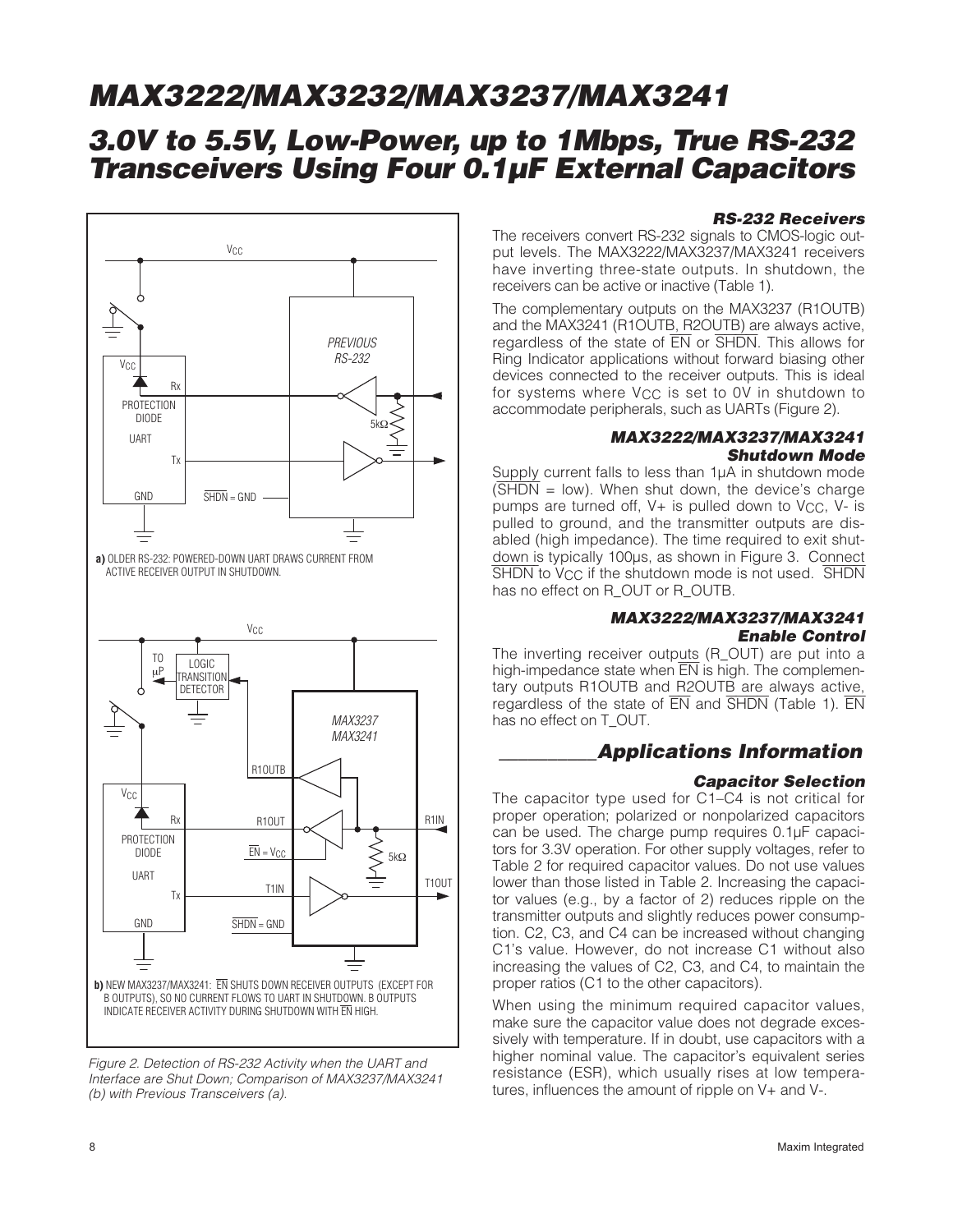## **3.0V to 5.5V, Low-Power, up to 1Mbps, True RS-232 Transceivers Using Four 0.1µF External Capacitors**

### **Table 1. MAX3222/MAX3237/MAX3241 Shutdown and Enable Control Truth Table**

| <b>SHDN</b> | EN | T OUT  | R OUT  | R OUTB<br>(MAX3237/<br>MAX3241) |
|-------------|----|--------|--------|---------------------------------|
|             |    | High-Z | Active | Active                          |
|             |    | High-Z | High-Z | Active                          |
|             |    | Active | Active | Active                          |
|             |    | Active | High-Z | Active                          |

#### **Table 2. Required Minimum Capacitor Values**

| <b>V<sub>CC</sub></b><br>(V) | C <sub>1</sub><br>$(\mu F)$ | C <sub>2</sub> , C <sub>3</sub> , C <sub>4</sub><br>$(\mu F)$ |
|------------------------------|-----------------------------|---------------------------------------------------------------|
| MAX3222/MAX3232/MAX3241      |                             |                                                               |
| $3.0 \text{ to } 3.6$        | 0.1                         | 0.1                                                           |
| 4.5 to 5.5                   | 0.047                       | 0.33                                                          |
| $3.0 \text{ to } 5.5$        | 0.1                         | 0.47                                                          |
| <b>MAX3237</b>               |                             |                                                               |
| $3.0 \text{ to } 3.6$        | 0.22                        | 0.22                                                          |
| $3.15$ to $3.6$              | 0.1                         | 0.1                                                           |
| 4.5 to 5.5                   | 0.047                       | 0.33                                                          |
| 3.0 to 5.5                   | 0.22                        | 1.0                                                           |



Figure 3. Transmitter Outputs when Exiting Shutdown or Powering Up

#### Maxim Integrated 9

#### **Power-Supply Decoupling**

In most circumstances, a 0.1µF bypass capacitor is adequate. In applications that are sensitive to powersupply noise, decouple V<sub>CC</sub> to ground with a capacitor of the same value as charge-pump capacitor C1. Connect bypass capacitors as close to the IC as possible.

#### **Operation Down to 2.7V**

Transmitter outputs will meet EIA/TIA-562 levels of ±3.7V with supply voltages as low as 2.7V.

#### **Transmitter Outputs when Exiting Shutdown**

Figure 3 shows two transmitter outputs when exiting shutdown mode. As they become active, the two transmitter outputs are shown going to opposite RS-232 levels (one transmitter input is high, the other is low). Each transmitter is loaded with  $3k\Omega$  in parallel with 2500pF. The transmitter outputs display no ringing or undesirable transients as they come out of shutdown. Note that the transmitters are enabled only when the magnitude of V- exceeds approximately 3V.

#### **Mouse Driveability**

The MAX3241 has been specifically designed to power serial mice while operating from low-voltage power supplies. It has been tested with leading mouse brands from manufacturers such as Microsoft and Logitech. The MAX3241 successfully drove all serial mice tested and met their respective current and voltage requirements. Figure 4a shows the transmitter output voltages under increasing load current at 3.0V. Figure 4b shows a typical mouse connection using the MAX3241.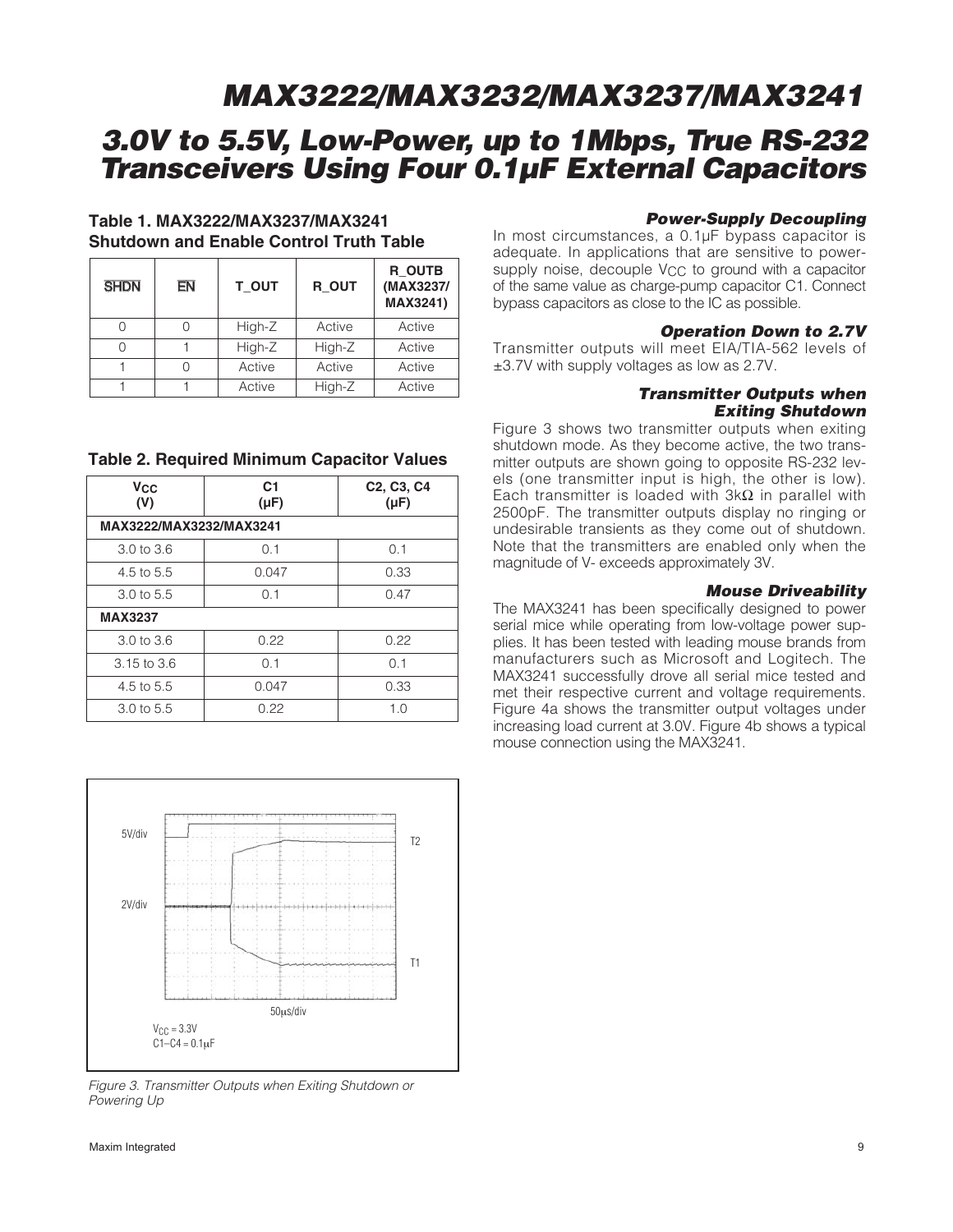## **3.0V to 5.5V, Low-Power, up to 1Mbps, True RS-232 Transceivers Using Four 0.1µF External Capacitors**



Figure 4a. MAX3241 Transmitter Output Voltage vs. Load Current per Transmitter



Figure 4b. Mouse Driver Test Circuit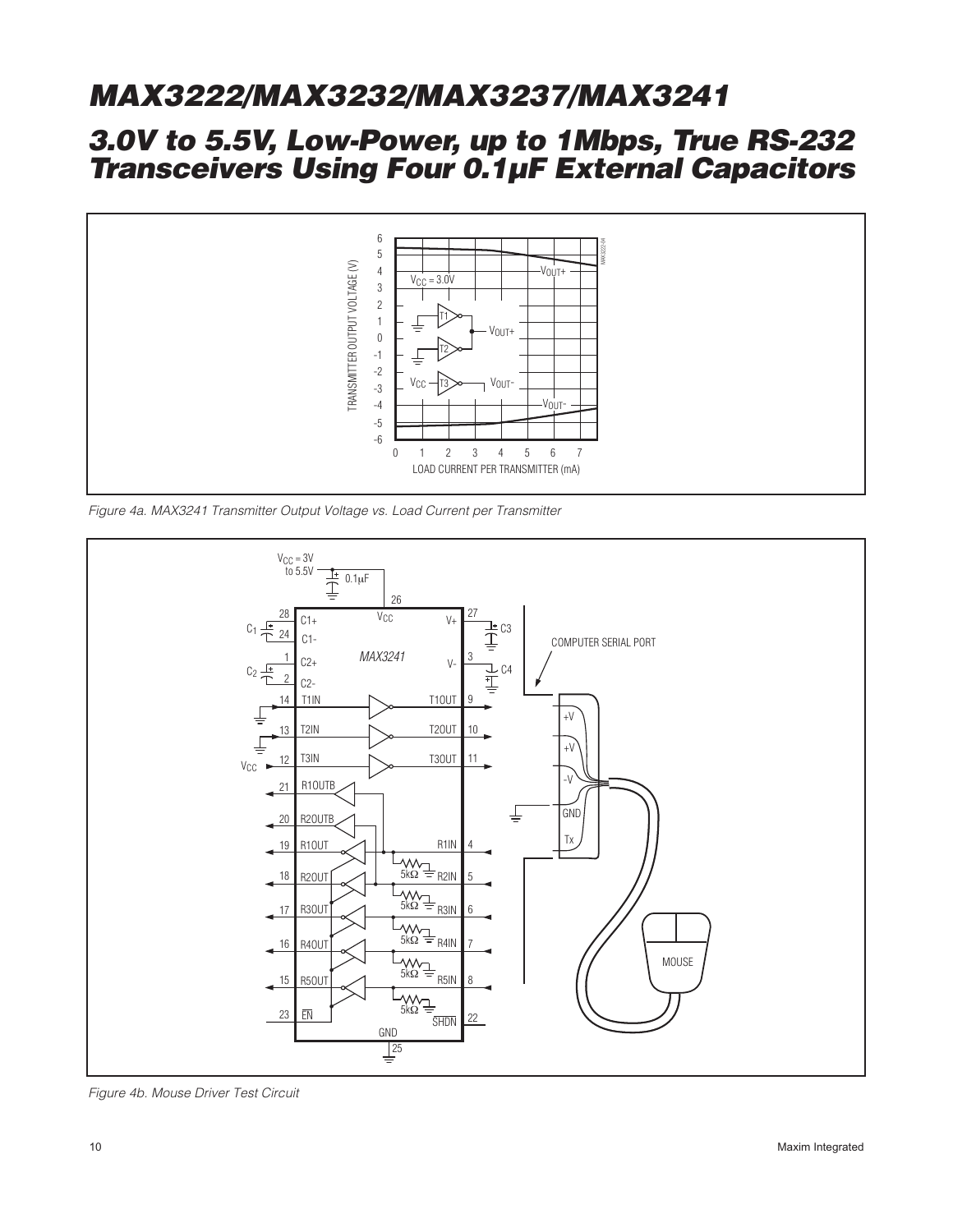## **3.0V to 5.5V, Low-Power, up to 1Mbps, True RS-232 Transceivers Using Four 0.1µF External Capacitors**



Figure 5. Loopback Test Circuit

#### **High Data Rates**

The MAX3222/MAX3232/MAX3241 maintain the RS-232 ±5.0V minimum transmitter output voltage even at high data rates. Figure 5 shows a transmitter loopback test circuit. Figure 6 shows a loopback test result at 120kbps, and Figure 7 shows the same test at 235kbps. For Figure 6, all transmitters were driven simultaneously at 120kbps into RS-232 loads in parallel with 1000pF. For Figure 7, a single transmitter was driven at 235kbps, and all transmitters were loaded with an RS-232 receiver in parallel with 1000pF.

The MAX3237 maintains the RS-232 ±5.0V minimum transmitter output voltage at data rates up to 1Mbps. Figure 8 shows a loopback test result at 1Mbps with  $MBAUD = V_{CC}$ . For Figure 8, all transmitters were loaded with an RS-232 receiver in parallel with 250pF.







Figure 7. MAX3241 Loopback Test Result at 235kbps



Figure 8. MAX3237 Loopback Test Result at 1000kbps  $(MBAUD = V_{CC})$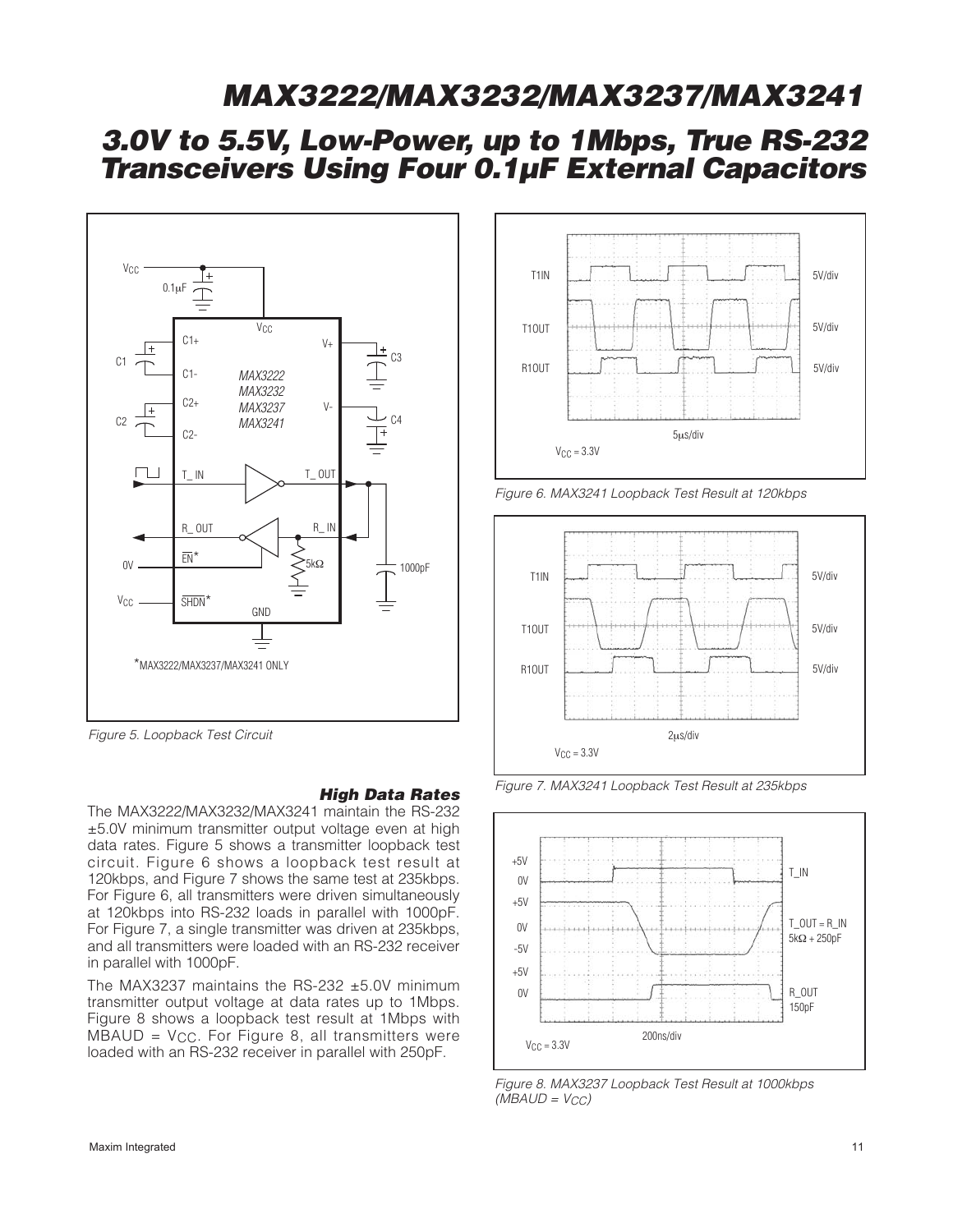## **3.0V to 5.5V, Low-Power, up to 1Mbps, True RS-232 Transceivers Using Four 0.1µF External Capacitors**

#### **Interconnection with 3V and 5V Logic**

The MAX3222/MAX3232/MAX3237/MAX3241 can directly interface with various 5V logic families, including ACT and HCT CMOS. See Table 3 for more information on possible combinations of interconnections.

### **Table 3. Logic-Family Compatibility with Various Supply Voltages**

| <b>SYSTEM</b><br><b>POWER-</b><br><b>SUPPLY</b><br><b>VOLTAGE</b><br>(V) | <b>MAX32</b><br><b>V<sub>CC</sub></b><br><b>SUPPLY</b><br><b>VOLTAGE</b><br>(V) | <b>COMPATIBILITY</b>                                                                                |
|--------------------------------------------------------------------------|---------------------------------------------------------------------------------|-----------------------------------------------------------------------------------------------------|
| 3.3                                                                      | 3.3                                                                             | Compatible with all CMOS<br>families.                                                               |
| 5                                                                        | 5                                                                               | Compatible with all TTL<br>and CMOS-logic families.                                                 |
| 5                                                                        | 3.3                                                                             | Compatible with ACT and<br>HCT CMOS, and with TTL.<br>Incompatible with AC, HC,<br>and CD4000 CMOS. |

### **\_\_\_\_\_\_\_\_\_\_\_\_\_\_\_\_\_\_\_\_\_\_\_\_\_\_\_\_\_\_\_\_\_\_\_\_\_\_\_\_\_\_\_\_\_\_\_\_\_\_Typical Operating Circuits**

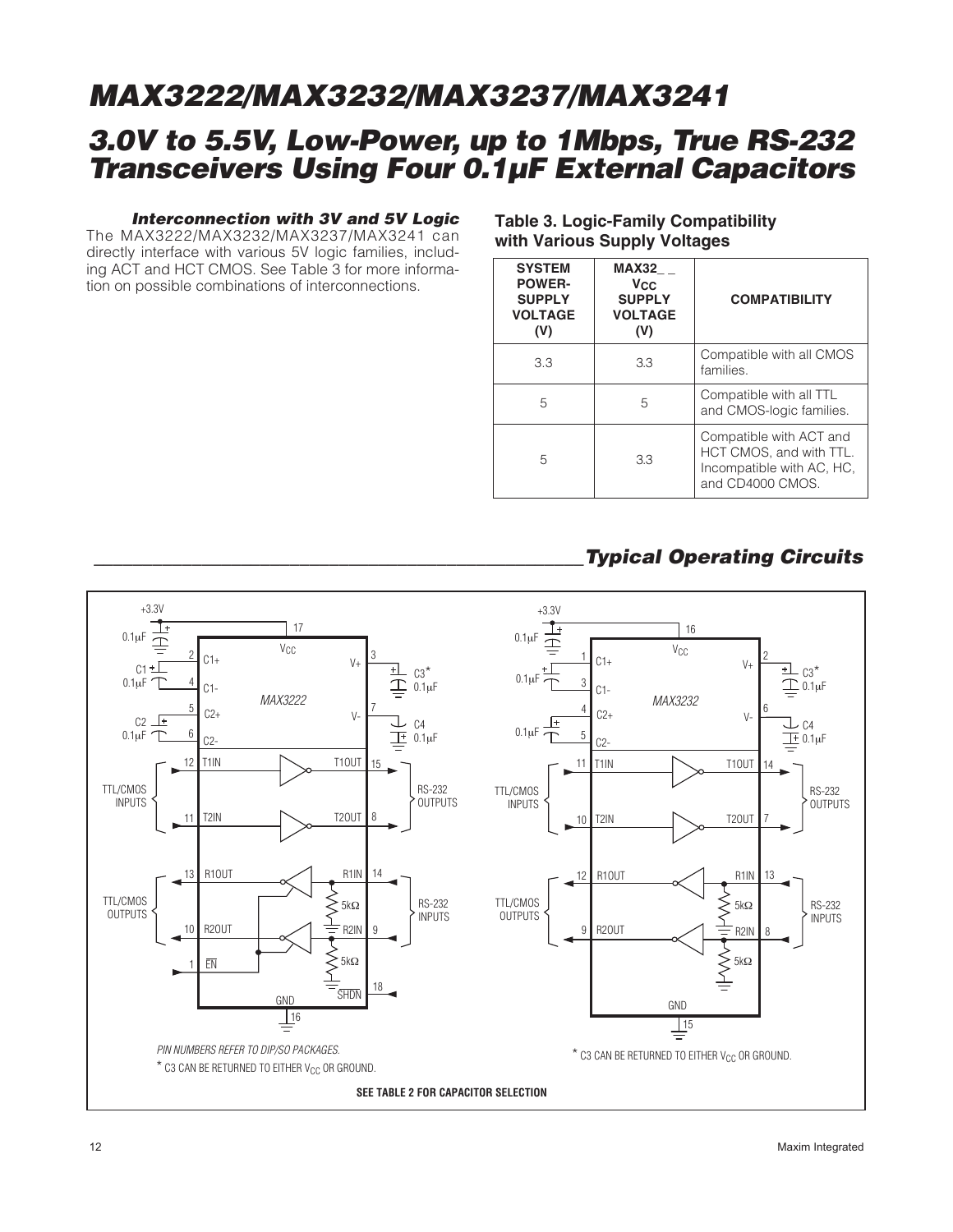# **3.0V to 5.5V, Low-Power, up to 1Mbps, True RS-232 MAX3222/MAX3232/MAX3237/MAX3241**

**Transceivers Using Four 0.1µF External Capacitors**



**\_\_\_\_\_\_\_\_\_\_\_\_\_\_\_\_\_\_\_\_\_\_\_\_\_\_\_\_\_\_\_\_\_\_\_\_\_Typical Operating Circuits (continued)**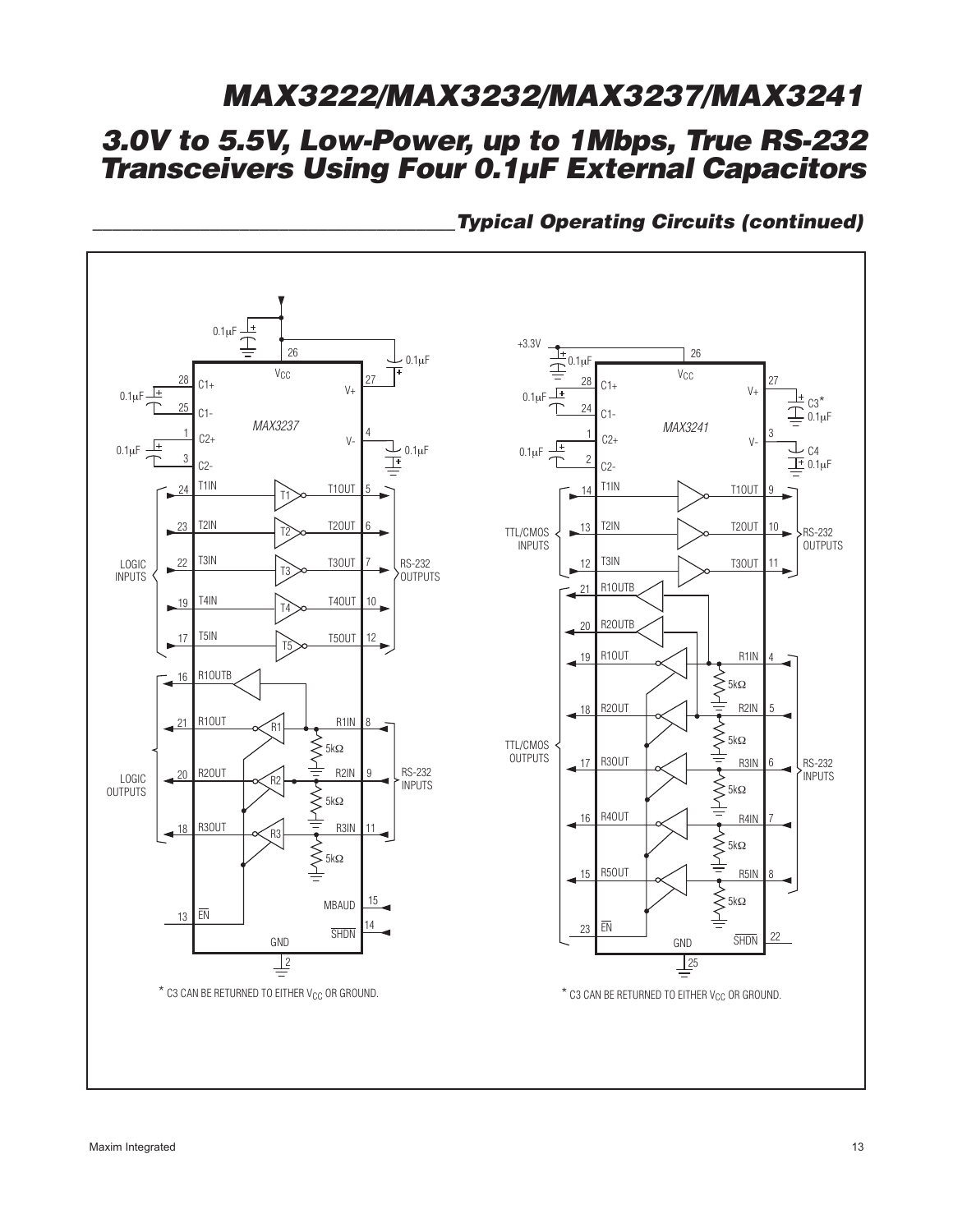## **3.0V to 5.5V, Low-Power, up to 1Mbps, True RS-232 Transceivers Using Four 0.1µF External Capacitors**



### **\_\_\_\_\_\_\_\_\_\_\_\_\_\_\_\_\_\_\_\_\_\_\_\_\_\_\_\_\_\_\_\_\_\_\_\_\_\_\_\_\_\_\_\_\_Pin Configurations (continued)**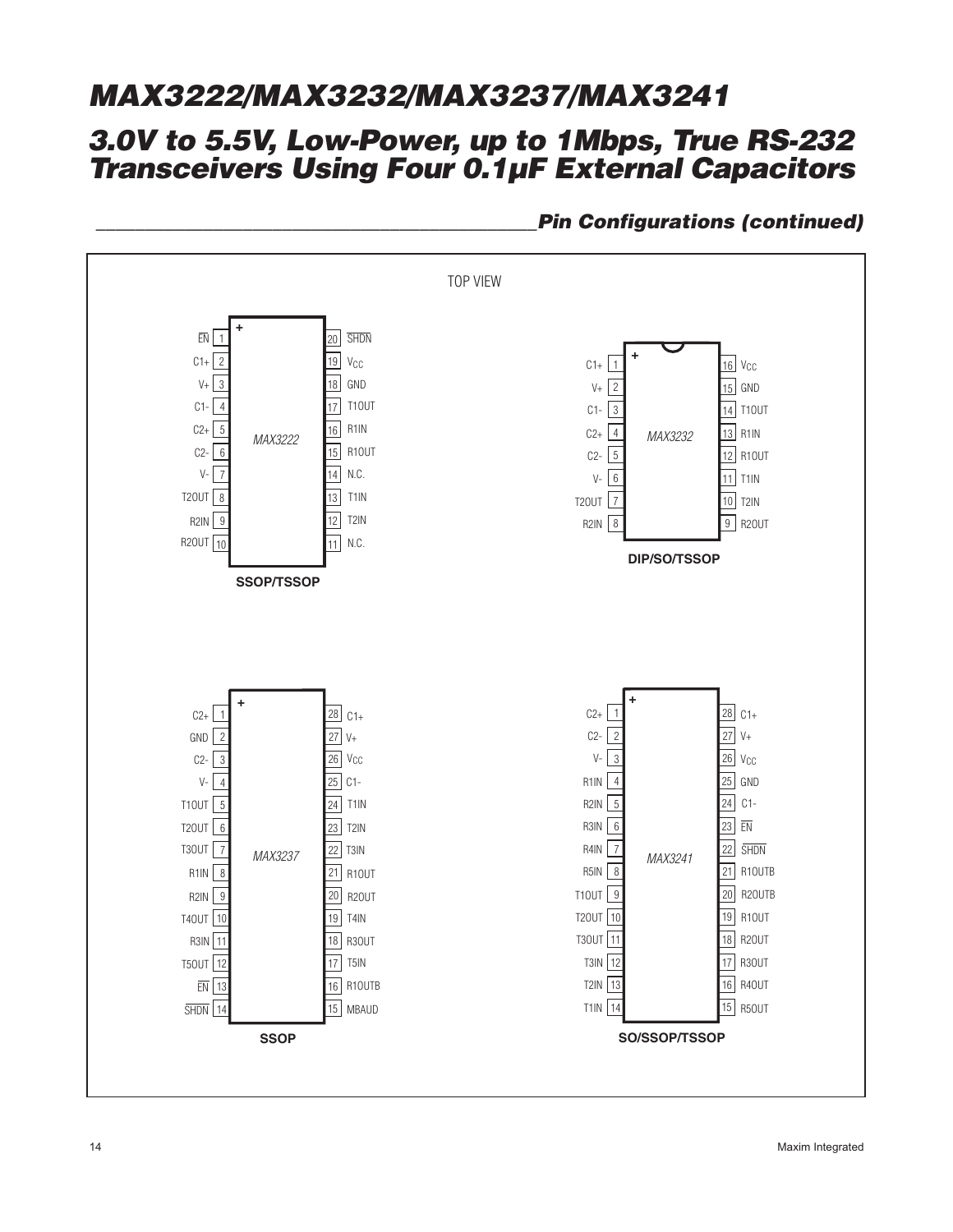| <b>PART</b>   | <b>TEMP RANGE</b>                  | <b>PIN-PACKAGE</b> | <b>PKG</b><br><b>CODE</b> |
|---------------|------------------------------------|--------------------|---------------------------|
| MAX3222EUP+   | $-40^{\circ}$ C to $+85^{\circ}$ C | 20 TSSOP           | $U20+2$                   |
| MAX3222EAP+   | $-40^{\circ}$ C to $+85^{\circ}$ C | 20 SSOP            | $A20+1$                   |
| MAX3222EWN+   | $-40^{\circ}$ C to $+85^{\circ}$ C | 18 SO              | W18+1                     |
| MAX3222EPN+   | $-40^{\circ}$ C to $+85^{\circ}$ C | 18 Plastic Dip     | P <sub>18+5</sub>         |
| MAX3222C/D    | $0^{\circ}$ C to $+70^{\circ}$ C   | Dice*              |                           |
| $MAX3232CUE+$ | $0^{\circ}$ C to +70 $^{\circ}$ C  | 16 TSSOP           | $U16+1$                   |
| MAX3232CSE+   | $0^{\circ}$ C to $+70^{\circ}$ C   | 16 Narrow SO       | $S16+1$                   |
| MAX3232CWE+   | $0^{\circ}$ C to $+70^{\circ}$ C   | 16 Wide SO         | $W16+1$                   |
| MAX3232CPE+   | $0^{\circ}$ C to +70 $^{\circ}$ C  | 16 Plastic DIP     | $P16+1$                   |
| MAX3232EUE+   | $-40^{\circ}$ C to $+85^{\circ}$ C | 16 TSSOP           | $U16+1$                   |
| MAX3232ESE+   | $-40^{\circ}$ C to $+85^{\circ}$ C | 16 Narrow SO       | $S16+5$                   |

### **Ordering Information (continued)**

| PART             | <b>TEMP RANGE</b>                    | <b>PIN-PACKAGE</b> | <b>PKG</b><br><b>CODE</b> |
|------------------|--------------------------------------|--------------------|---------------------------|
| $MAX3232FWF+$    | -40 $^{\circ}$ C to +85 $^{\circ}$ C | 16 Wide SO         | W16+1                     |
| MAX3232EPE+      | $-40^{\circ}$ C to $+85^{\circ}$ C   | 16 Plastic DIP     | P <sub>16+1</sub>         |
| $MAX3237CAI +$   | $0^{\circ}$ C to $+70^{\circ}$ C     | 16 SSOP            | $A28+2$                   |
| MAX3237EAI+      | $0^{\circ}$ C to $+70^{\circ}$ C     | 28 SSOP            | $A28+1$                   |
| $MAX3241$ $CU1+$ | $0^{\circ}$ C to $+70^{\circ}$ C     | 28 TSSOP           | U28+2                     |
| $MAX32410Al+$    | $0^{\circ}$ C to $+70^{\circ}$ C     | 28 SSOP            | $A28+1$                   |
| $MAX3241CWI +$   | $0^{\circ}$ C to $+70^{\circ}$ C     | 28 SO              | W28+6                     |
| $MAX3241EUI+$    | -40°C to +85°C                       | 28 TSSOP           | $1/28+2$                  |
| $MAX3241EAl+$    | $-40^{\circ}$ C to $+85^{\circ}$ C   | 28 SSOP            | $A28+1$                   |
| MAX3241EWI+      | -40°C to $+85^{\circ}$ C             | 28 SO              | W28+6                     |

\*Dice are tested at  $T_A = +25^{\circ}C$ , DC parameters only. +Denotes lead-free package.

### **\_\_\_\_\_\_3V-Powered EIA/TIA-232 and EIA/TIA-562 Transceivers from Maxim**

| <b>PART</b>   | <b>POWER-</b><br><b>SUPPLY</b><br><b>VOLTAGE</b><br>(V) | No. OF<br><b>TRANSMITTERS/</b><br><b>RECEIVERS</b> | No. OF<br><b>RECEIVERS</b><br><b>ACTIVE IN</b><br><b>SHUTDOWN</b> | <b>GUAR-</b><br><b>ANTEED</b><br><b>DATA</b><br><b>RATE</b><br>(kbps) | EIA/<br><b>TIA-232</b><br><b>OR 562</b> | <b>FEATURES</b>                                                              |
|---------------|---------------------------------------------------------|----------------------------------------------------|-------------------------------------------------------------------|-----------------------------------------------------------------------|-----------------------------------------|------------------------------------------------------------------------------|
| <b>MAX212</b> | 3.0 to 3.6                                              | 3/5                                                | 5                                                                 | 120                                                                   | 232                                     | Drives mice                                                                  |
| <b>MAX218</b> | 1.8 to 4.25                                             | 2/2                                                | $\overline{c}$                                                    | 120                                                                   | 232                                     | Operates directly from batteries<br>without a voltage regulator              |
| <b>MAX562</b> | 2.7 to 5.25                                             | 3/5                                                | 5                                                                 | 230                                                                   | 562                                     | Wide supply range                                                            |
| MAX563        | 3.0 to 3.6                                              | 2/2                                                | $\overline{2}$                                                    | 230                                                                   | 562                                     | 0.1µF capacitors                                                             |
| MAX3212       | 2.7 to 3.6                                              | 3/5                                                | 5                                                                 | 235                                                                   | 232                                     | AutoShutdown, complementary<br>receiver, drives mice, transient<br>detection |
| MAX3222       | 3.0 to 5.5                                              | 2/2                                                | 2                                                                 | 120                                                                   | 232                                     | 0.1µF capacitors                                                             |
| MAX3223       | 3.0 to 5.5                                              | 2/2                                                | $\mathcal{P}$                                                     | 120                                                                   | 232                                     | 0.1µF capacitors, AutoShutdown                                               |
| MAX3232       | 3.0 to 5.5                                              | 2/2                                                | N/A                                                               | 120                                                                   | 232                                     | $0.1\mu$ F capacitors                                                        |
| MAX3237       | 3.0 to 5.5                                              | 5/3                                                | 3                                                                 | 250/1000                                                              | 232                                     | 0.1µF capacitors, 1 complemen-<br>tary receiver, MegaBaud<br>operation       |
| MAX3241       | 3.0 to 5.5                                              | 3/5                                                | 5                                                                 | 120                                                                   | 232                                     | 0.1µF capacitors, 2 complemen-<br>tary receivers, drives mice                |
| MAX3243       | 3.0 to 5.5                                              | 3/5                                                | 1                                                                 | 120                                                                   | 232                                     | 0.1µF capacitors, AutoShutdown,<br>complementary receiver,<br>drives mice    |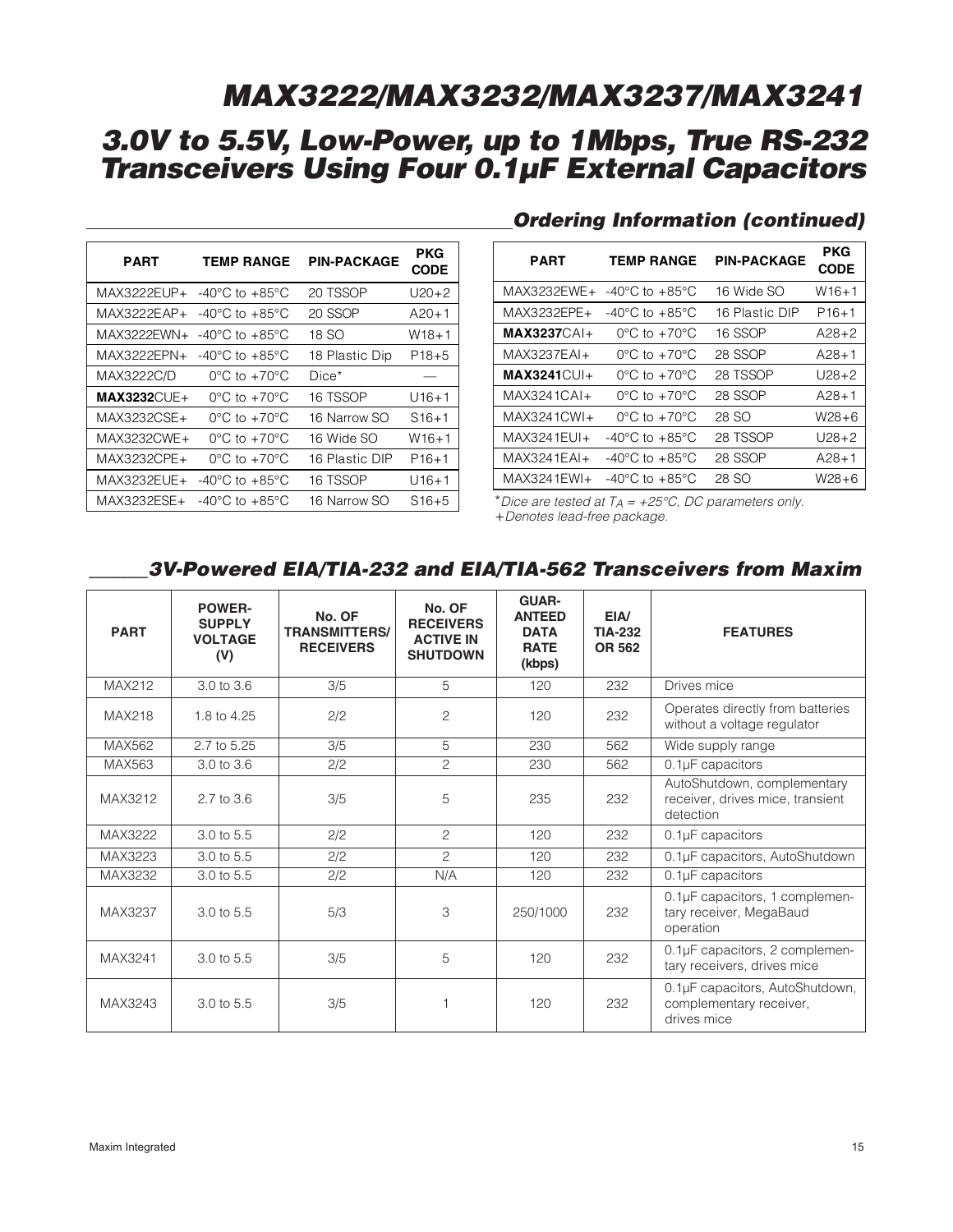## **3.0V to 5.5V, Low-Power, up to 1Mbps, True RS-232 Transceivers Using Four 0.1µF External Capacitors**



#### TRANSISTOR COUNT: 339 SUBSTRATE CONNECTED TO GND

### **\_\_\_\_\_\_\_\_\_\_\_\_\_\_\_\_\_\_\_Chip Topography \_\_\_\_\_\_\_\_\_\_\_\_\_\_\_\_\_\_\_Chip Information**

| <b>PART</b> | <b>TRANSISTOR COUNT</b> |
|-------------|-------------------------|
| MAX3222     | 339                     |
| MAX3232     | 339                     |
| MAX3237     | 1212                    |
| MAX3241     | 894                     |